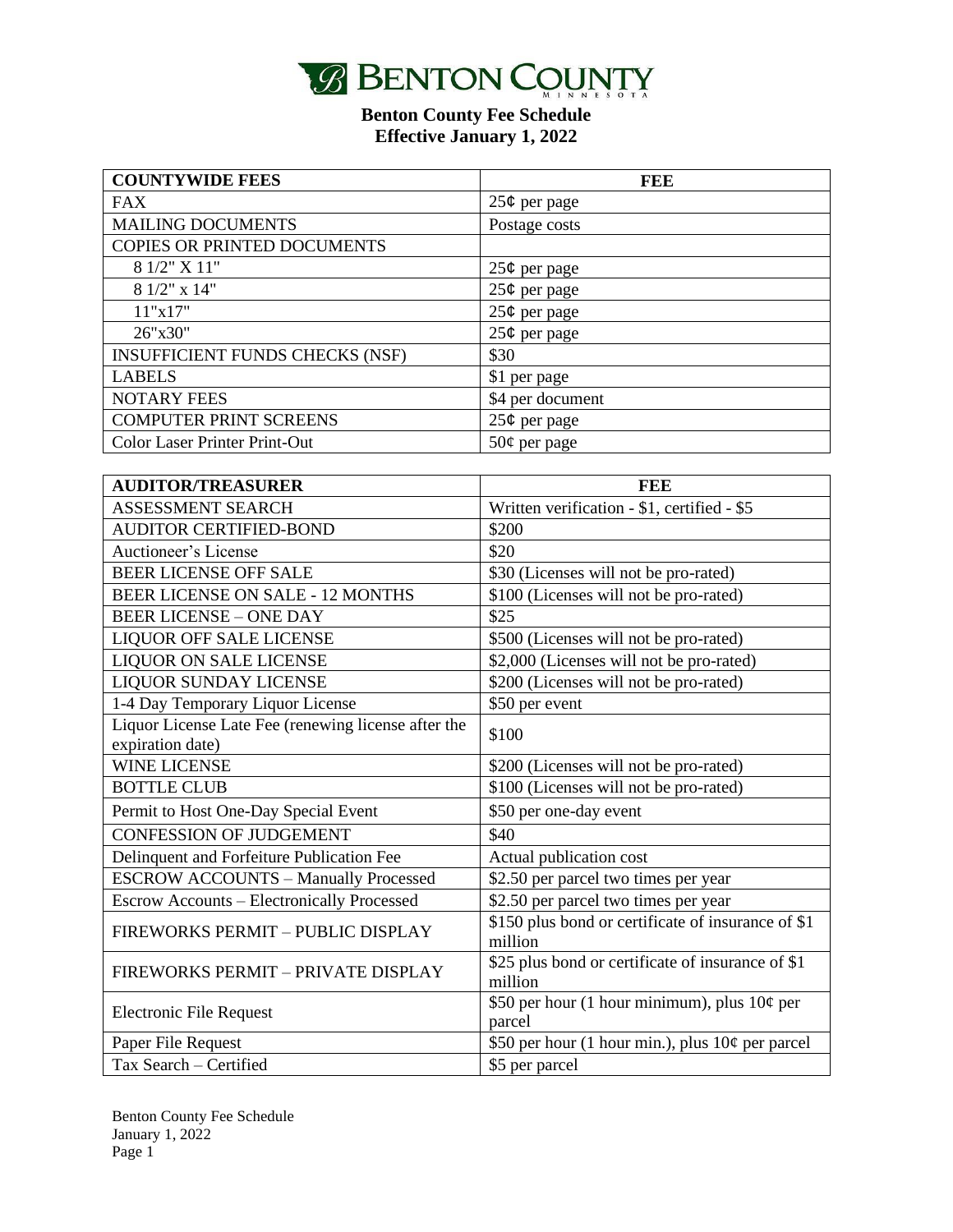

| <b>AUDITOR/TREASURER</b>                         | FEE                                           |
|--------------------------------------------------|-----------------------------------------------|
| Tax Search – Using Staff Time                    | \$5 per parcel                                |
| TIF CERTIFICATE                                  | \$250                                         |
| <b>TOBACCO RETAIL LICENSE FEE</b>                | \$125                                         |
| Tobacco Retail License Late Fee (renewing after  | \$50                                          |
| expiration date)                                 |                                               |
| Large Exhibition Permit                          | \$250 license fee; \$300 inspection fee $1$   |
| Expedited Permit Fee (when issued within 14 days | \$50                                          |
| of the event)                                    |                                               |
| <b>Gravel Tax Administration Fee</b>             | 5% of gravel tax collections, per MN Statutes |
|                                                  | §298.75 Subdivision $7(b)$                    |
| <b>Precious Metal Dealer License</b>             | \$40 (annually)                               |
| <b>Gambling License Application Fee</b>          | \$10                                          |

<sup>1</sup> Fee presented for information purposes in this schedule; actual fee amount set by County Ordinance.

| <b>CORRECTIONS - ADULT</b>                                 |                                   |                      | <b>FEE</b> |                      |           |  |
|------------------------------------------------------------|-----------------------------------|----------------------|------------|----------------------|-----------|--|
| ADULT GROSS MISDEMEANOR SUPERVISION FEE                    |                                   | \$200 (one-time fee) |            |                      |           |  |
|                                                            | ADULT MISDEMEANOR SUPERVISION FEE |                      |            | \$100 (one-time fee) |           |  |
| <b>URINALYSIS SCREEN</b>                                   |                                   |                      |            | \$13                 |           |  |
| JUVENILE OUT OF HOME PLACEMENT -<br><b>14 DAYS OR LESS</b> |                                   | See scale below      |            |                      |           |  |
| <b>TOTAL GROSS</b><br><b>ANNUAL FAMILY</b>                 |                                   |                      |            | <b>FAMILY SIZE</b>   |           |  |
| <b>INCOME</b>                                              | $1-2$                             | $3 - 4$              |            | $5-6$                | $7+$      |  |
| $$0 - $1,999$                                              | Daily Fee                         | Daily Fee            |            | Daily Fee            | Daily Fee |  |
| $$2,000 - $9,999$                                          | \$25                              | \$25                 |            | \$25                 | \$25      |  |
| $$10,000 - $14,999$                                        | \$75                              | \$50                 |            | \$50                 | \$50      |  |
| $$15,000 - $19,999$                                        | \$50                              | \$75                 |            | \$75                 | \$50      |  |
| $$20,000 - $24,999$                                        | \$50                              | \$50                 |            | \$100                | \$75      |  |
| \$25,000 - \$29,999                                        | \$75                              | \$75                 |            | \$50                 | \$45      |  |
| \$30,000 - \$34,999                                        | \$100                             | \$75                 |            | \$50                 | \$50      |  |
| \$35,000 - \$44,999                                        | \$125                             | \$125                |            | \$100                | \$75      |  |
| \$45,000 - \$49,999                                        | \$150                             | \$125                |            | \$100                | \$100     |  |
| $$50,000 - UP$                                             | <b>Full Price</b><br>\$150        |                      |            | \$125                | \$125     |  |
| $*$ - shaded area represents a flat monthly fee            |                                   |                      |            |                      |           |  |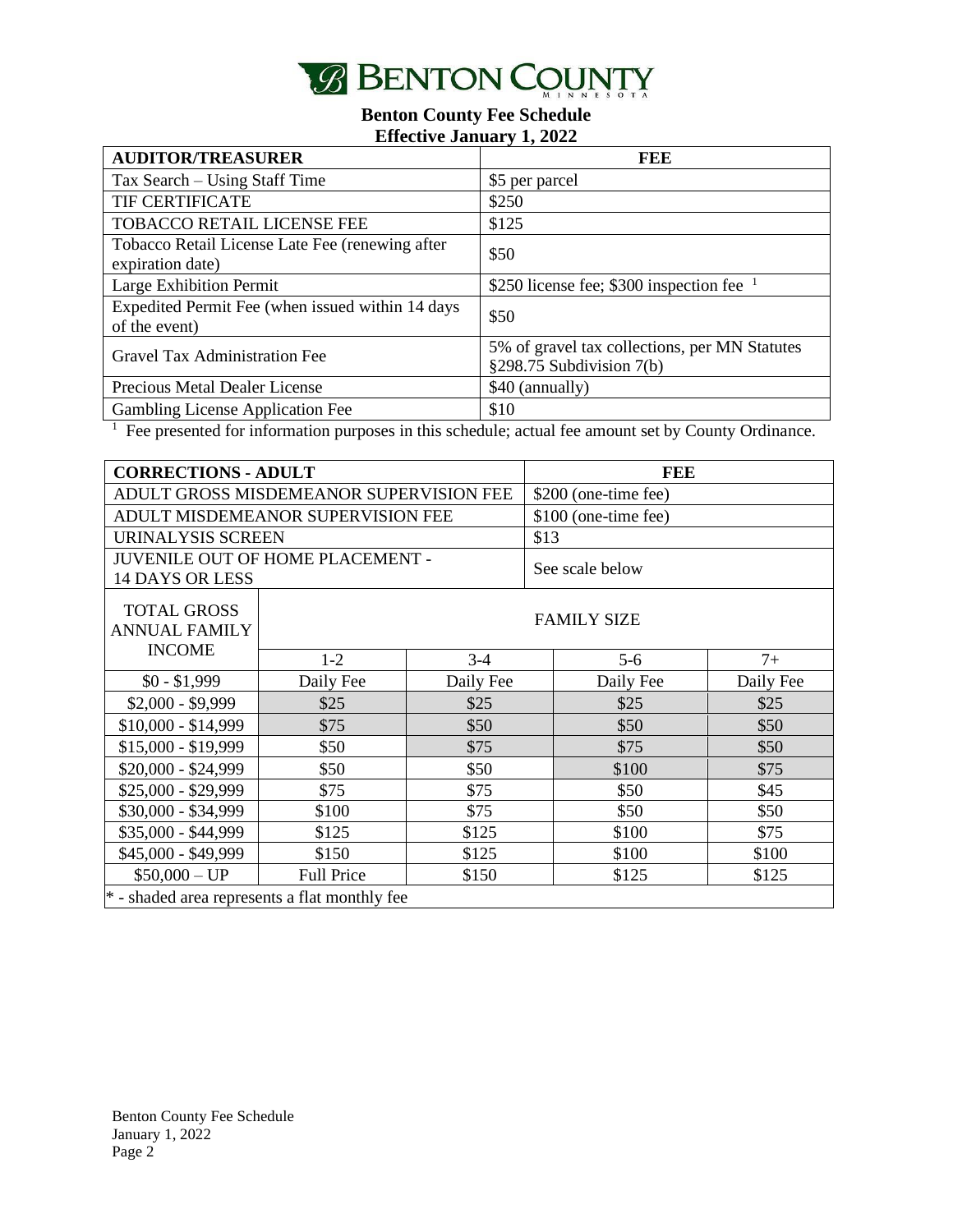

| <b>CORRECTIONS - JUVENILE</b>                                                                    |                    |     |     |     | <b>FEE</b>      |     |      |
|--------------------------------------------------------------------------------------------------|--------------------|-----|-----|-----|-----------------|-----|------|
| <b>JUVENILE OUT OF HOME PLACEMENT -</b>                                                          |                    |     |     |     |                 |     |      |
| <b>15 DAYS OR MORE</b>                                                                           |                    |     |     |     | See scale below |     |      |
| Monthly Net Income<br>of Obligation                                                              | Number of Children |     |     |     |                 |     |      |
|                                                                                                  |                    | 2   | 3   | 4   | 5               | 6   | $7+$ |
| $$0 - 600$                                                                                       | 16%                | 19% | 22% | 25% | 28%             | 30% | 32%  |
| $$601 - $650$                                                                                    | 17%                | 21% | 24% | 27% | 29%             | 32% | 34%  |
| $$651 - $700$                                                                                    | 18%                | 22% | 25% | 28% | 31%             | 34% | 36%  |
| $$701 - $750$                                                                                    | 19%                | 23% | 27% | 30% | 33%             | 36% | 38%  |
| $$751 - $800$                                                                                    | 20%                | 24% | 28% | 31% | 35%             | 38% | 40%  |
| $$801 - $850$                                                                                    | 21%                | 25% | 29% | 33% | 36%             | 40% | 42%  |
| $$851 - $900$                                                                                    | 22%                | 27% | 31% | 34% | 38%             | 41% | 44%  |
| $$901 - $950$                                                                                    | 23%                | 28% | 32% | 36% | 40%             | 43% | 46%  |
| $$951 - $1,000$                                                                                  | 24%                | 29% | 34% | 38% | 41%             | 45% | 48%  |
| $$1,001$ and above                                                                               | 25%                | 30% | 35% | 39% | 43%             | 47% | 50%  |
| The table above shows the percentage of your net income you are required to pay monthly for your |                    |     |     |     |                 |     |      |

child's cost of out-of-home care. No fee will be assessed if family income is below Federal Poverty Guidelines.

| <b>DEPARTMENT OF DEVELOPMENT -</b><br><b>SEPTIC</b>                | <b>FEE</b>                                                 |
|--------------------------------------------------------------------|------------------------------------------------------------|
| Type I and II Septic System Permit                                 | \$200                                                      |
| Type III Septic System Permit                                      | \$250                                                      |
| Type IV Septic System Permit                                       | \$350 plus operating permit                                |
| Type V Septic System Permit                                        | \$400 plus operating permit                                |
| Alternative Septic System Permit                                   | \$250                                                      |
| <b>SEPTIC SYSTEM Without a PERMIT FEE</b>                          | \$500 administrative penalty plus double the<br>permit fee |
| <b>SEPTIC SYSTEM REINSPECTION</b>                                  |                                                            |
| <b>IMPROPER INSTALLATION</b>                                       | \$100                                                      |
| <b>COVER UP BEFORE INSPECTION</b>                                  | \$100                                                      |
| INCOMPLETE DESIGN/ERRORS (2ND<br><b>REVIEW)</b>                    | \$50                                                       |
| SEPTIC SYSTEM PERMIT-TANK ONLY<br><b>REPLACEMENT</b>               | \$100                                                      |
| CENTRAL SEWER SYSTEM PERMIT (3 or more<br>dwelling units/business) | \$400 plus operating permit                                |
| <b>HOLDING TANK</b>                                                | \$100 plus operating permit                                |
| <b>Holding Tank Operating Permit</b>                               | \$50 every three years                                     |
| <b>OPERATING PERMIT</b>                                            | \$100 annually (First time issued and renewals)            |
| Plumbing Code Inspection                                           | Per Building Code Fee Schedule                             |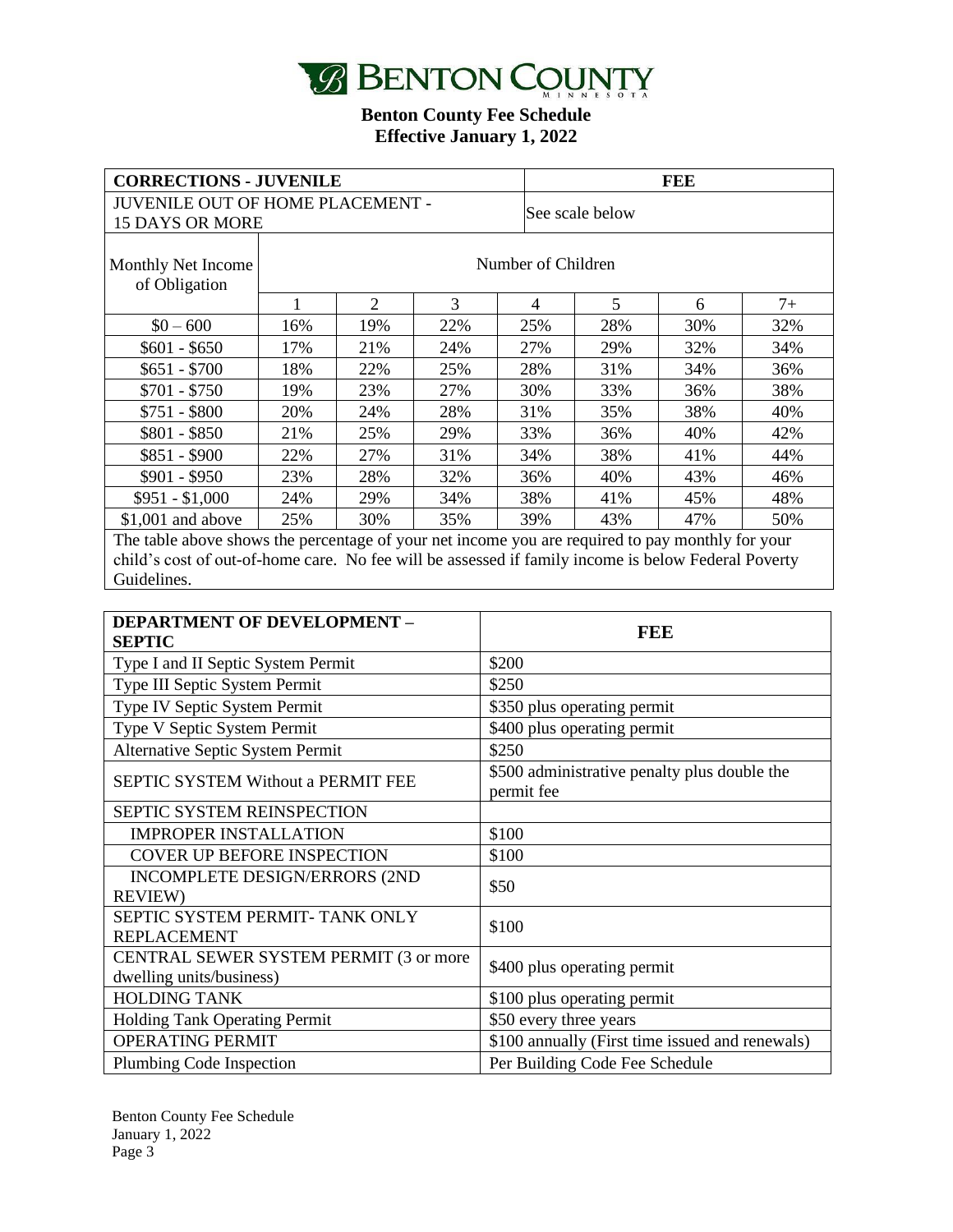

| <b>DEPARTMENT OF DEVELOPMENT -</b><br><b>SHORELAND</b>        | FEE                                          |
|---------------------------------------------------------------|----------------------------------------------|
| <b>GRADING AND FILLING PERMIT</b>                             | \$100 (2 hours of review)                    |
| ADDITIONAL FIELD OR OFFICE WORK                               | \$50 per hour                                |
| "AFTER THE FACT" SHORELAND<br>ALTERATION, VEGETATION REMOVAL, | \$500 administrative penalty plus double the |
| FILLING AND/OR GRADING PERMIT                                 | application fee                              |

| <b>DEPARTMENT OF DEVELOPMENT - SOLID</b><br><b>WASTE</b> | <b>FEE</b>                                                      |
|----------------------------------------------------------|-----------------------------------------------------------------|
| <b>SOLID WASTE HAULERS LICENSE</b>                       | \$200 base fee plus \$25 per truck                              |
| <b>SOLID WASTE HAULERS BOND</b>                          | \$10,000                                                        |
| SOLID WASTE HAULER WITHOUT LICENSE                       | \$500 plus double the license fee for the year<br>work was done |
| <b>SOLID WASTE FACILITY LICENSE</b>                      | \$500 and bond per board                                        |
| <b>LANDFILL RESTORATION LICENSE</b>                      | \$500 and bond per board                                        |
| SELECT DEMO. DEBRIS DISPOSAL PERMIT                      | \$50                                                            |
| SELECT DEMO. DEBRIS STOCKPILING FEE                      | \$25                                                            |
| PETROLEUM LANDSPREADING<br><b>APPLICATION</b>            | \$250                                                           |
| <b>REINSPECTION</b>                                      | \$50                                                            |
| DEMOLITION LANDFILL LICENSE                              | \$500                                                           |
| <b>INSPECTION</b>                                        | \$35                                                            |
| SOLID WASTE MANAGEMENT SERVICE FEE                       | $$10$ per unit <sup>2</sup>                                     |
| <b>Tire Collector License</b>                            | \$500 and bond per County Board                                 |

 $2$  Fee presented for information purposes in this schedule; actual fee amount set by County Ordinance.

| <b>DEPARTMENT OF DEVELOPMENT -</b><br><b>WETLANDS</b>                                | <b>FEE</b>                                                                                                                                |
|--------------------------------------------------------------------------------------|-------------------------------------------------------------------------------------------------------------------------------------------|
| NO LOSS/EXEMPTION CERTIFICATE                                                        | \$50 base fee for up to 1 hours of review time                                                                                            |
| REPLACEMENT PLAN APPLICATION                                                         | \$100 base fee for up to 2 hours of review time                                                                                           |
| <b>DELINEATION REVIEW</b>                                                            | \$75 base fee due at time of submittal (covers up<br>to 1.5 hours of review time)                                                         |
| OFFICE & FIELD WORK BEYOND SCOPE OF<br><b>PERMIT</b>                                 | \$50 per hour                                                                                                                             |
| <b>WETLAND BANKING</b><br>APPLICATIONS/MONITORING                                    | \$100 for Part A of the Application; \$100 for<br>Part B of the Application; delineation review<br>charged per the delineation review fee |
| "AFTER THE FACT" WETLAND<br>REPLACEMENT PLAN, EXEMPTION OR NO-<br><b>LOSS PERMIT</b> | \$500 administrative penalty plus double the<br>application fee                                                                           |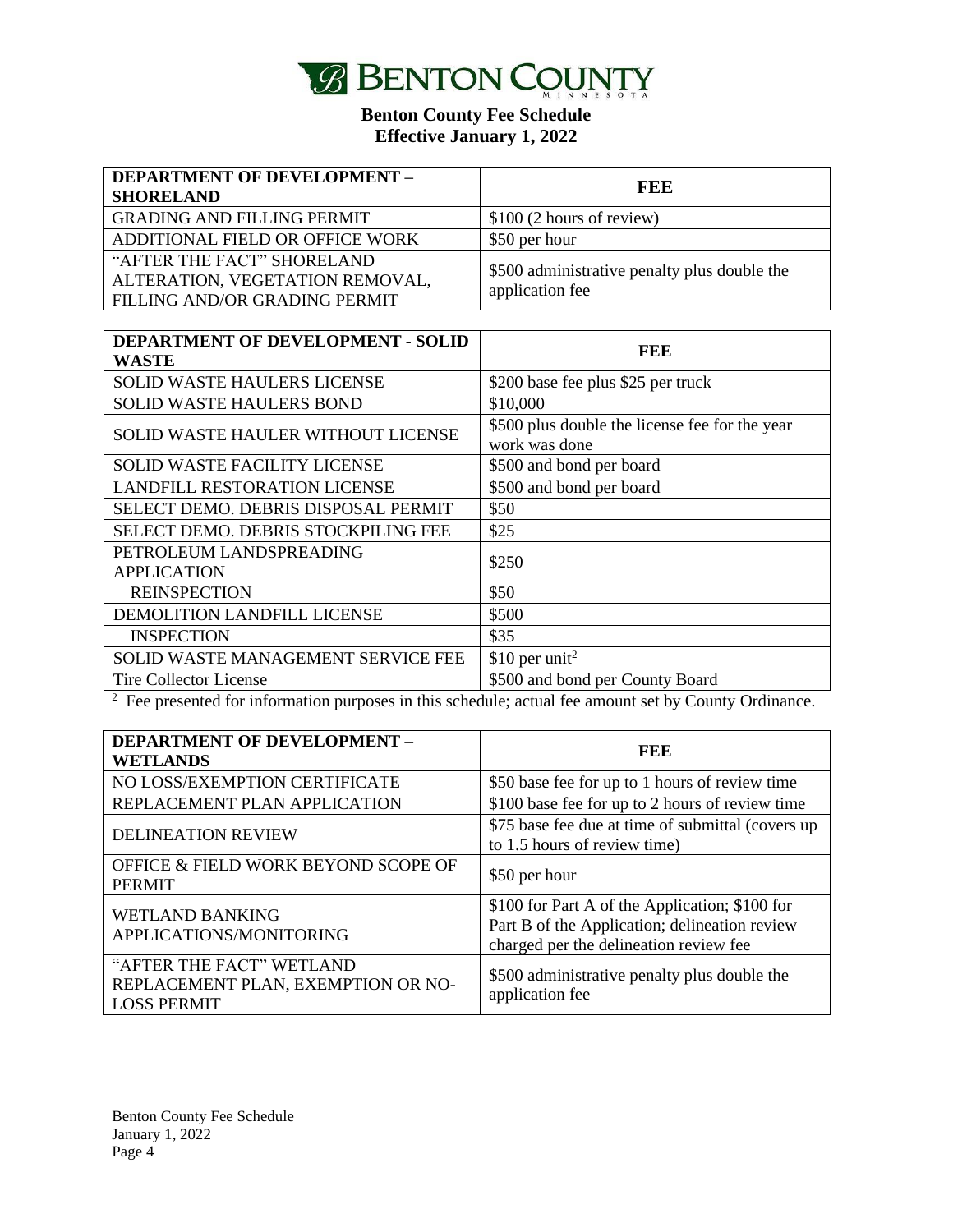

| <b>DEPARTMENT OF DEVELOPMENT -</b><br><b>WETLANDS</b> | <b>FEE</b>                                                                                          |
|-------------------------------------------------------|-----------------------------------------------------------------------------------------------------|
| WETLAND BANKING TRANSACTION FEE                       | \$50                                                                                                |
| Appeal of a Wetlands Conservation Act Decision        | Base meeting fee of \$354, plus a Wetland<br>Appeal Board Meeting fee of \$750 and<br>recording fee |
| Site-specific monitoring                              | \$500 per year after the "as-builts"                                                                |

| <b>DEPARTMENT OF DEVELOPMENT -</b>                          | <b>FEE</b>                                                                                                                                                                                                                                                                                                          |
|-------------------------------------------------------------|---------------------------------------------------------------------------------------------------------------------------------------------------------------------------------------------------------------------------------------------------------------------------------------------------------------------|
| <b>ZONING</b>                                               |                                                                                                                                                                                                                                                                                                                     |
| LAND USE PERMIT (Where Applicable)                          | \$100                                                                                                                                                                                                                                                                                                               |
| <b>EACH ADDITIONAL STRUCTURE</b>                            | \$50                                                                                                                                                                                                                                                                                                                |
| WITHIN SHORELAND PER PERMIT                                 | \$50                                                                                                                                                                                                                                                                                                                |
| WITHIN FLOODPLAIN PER PERMIT                                | \$50                                                                                                                                                                                                                                                                                                                |
| <b>CONSTRUCTION Without LAND USE PERMIT</b><br><b>FEE</b>   | \$500 plus double the permit fee                                                                                                                                                                                                                                                                                    |
| <b>VARIANCE APPLICATION FEE</b>                             | \$354 plus recording fee                                                                                                                                                                                                                                                                                            |
| <b>CONDITIONAL USE PERMIT</b>                               | \$354 plus recording fee                                                                                                                                                                                                                                                                                            |
| <b>INTERIM USE PERMIT</b>                                   | \$354 plus recording fee                                                                                                                                                                                                                                                                                            |
| After the Fact Variance                                     | Double the application fee                                                                                                                                                                                                                                                                                          |
| After the Fact Conditional Use Permit                       | Double the application fee                                                                                                                                                                                                                                                                                          |
| MINOR PRELIMINARY PLAT                                      | \$400                                                                                                                                                                                                                                                                                                               |
| MAJOR PRELIMINARY PLAT                                      | \$600 minimum base fee assessed for all major<br>preliminary plats; add \$25 per lot for plats with<br>more than 10 lots but less than 26 lots; for plats<br>with 26 or more lots, base fee is \$975 plus \$10<br>per lot for all lots in excess of 25 lots $(\$975 =$<br>\$600 base fee plus \$375 for lots 11-25) |
| <b>MINOR FINAL PLAT</b>                                     | \$150                                                                                                                                                                                                                                                                                                               |
| <b>MAJOR FINAL PLAT</b>                                     | \$300                                                                                                                                                                                                                                                                                                               |
| SPECIAL PLANNING COMMISSION MEETING                         | \$800 plus permit fee                                                                                                                                                                                                                                                                                               |
| SPECIAL BOARD OF ADJUSTMENTS<br><b>MEETING</b>              | \$600 plus permit fee                                                                                                                                                                                                                                                                                               |
| <b>COUNTY COMPREHENSIVE PLAN</b>                            | \$40 plus postage                                                                                                                                                                                                                                                                                                   |
| <b>County Development Code</b>                              | \$80 plus postage, or $25¢$ per page for individual<br>sections or chapters                                                                                                                                                                                                                                         |
| Digital version of Comprehensive Plan (on flash<br>drive)   | \$10                                                                                                                                                                                                                                                                                                                |
| Digital version of the Development Code (on flash<br>drive) | \$10                                                                                                                                                                                                                                                                                                                |
| AMENDMENT TO DEVELOPMENT CODE                               | \$500                                                                                                                                                                                                                                                                                                               |
| AMENDMENT TO COMPREHENSIVE PLAN                             | \$500                                                                                                                                                                                                                                                                                                               |
| APPEAL TO BOARD OF ADJUSTMENT                               | \$354 plus recording fee                                                                                                                                                                                                                                                                                            |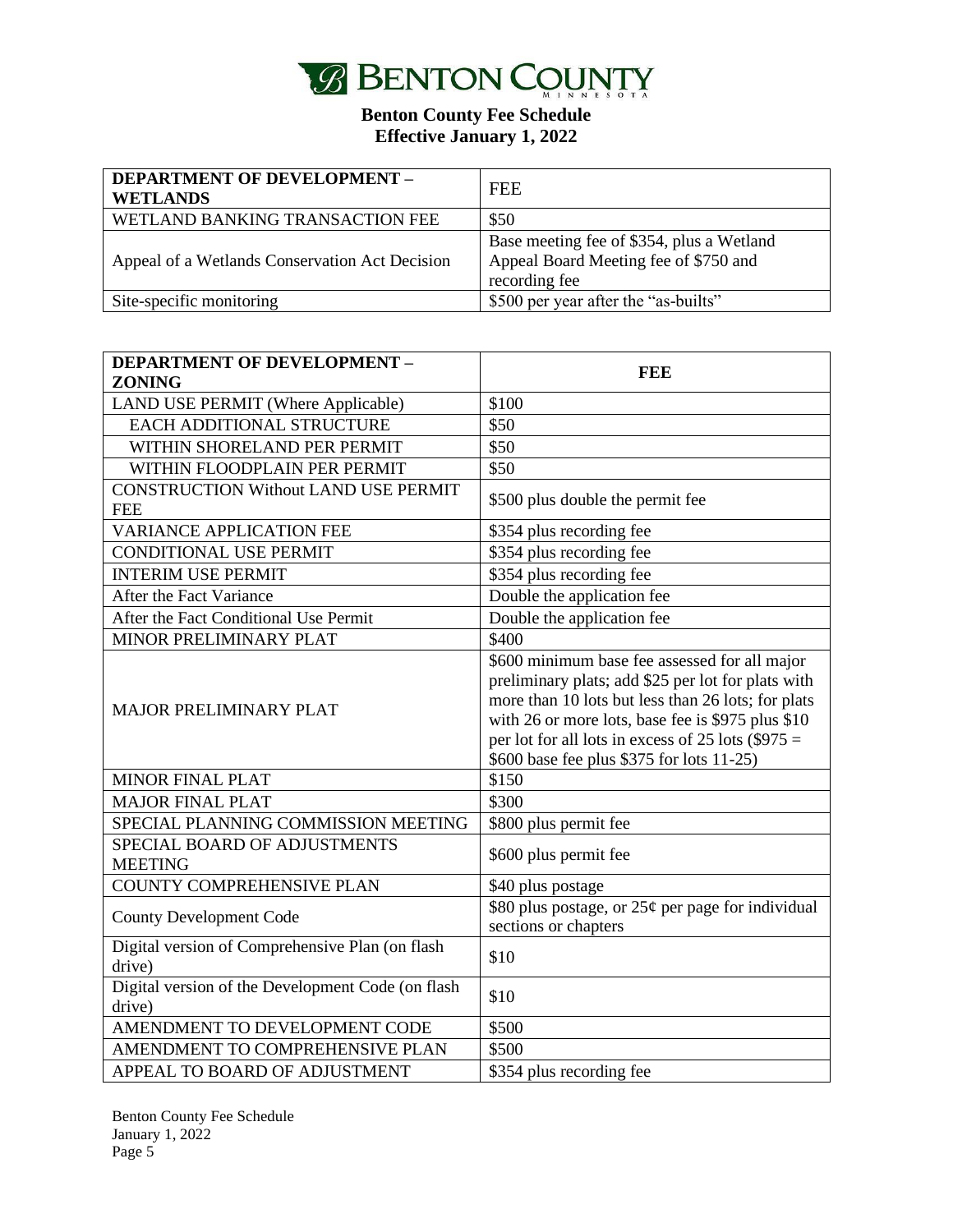

| <b>DEPARTMENT OF DEVELOPMENT -</b><br><b>ZONING</b> | FEE                                                             |
|-----------------------------------------------------|-----------------------------------------------------------------|
| <b>ESSENTIAL SERVICES</b>                           | \$150 or 1% of total project cost (whichever is<br>greater)     |
| 911 ADDRESS & SIGN CREATION                         | \$50 for new construction (GPS and address                      |
| <b>UNPLATTED PARCELS</b>                            | number creation)                                                |
| 911 SIGN CREATION - PLATTED PARCEL                  | \$50                                                            |
| 911 SIGN REPLACEMENT OR REPAIR                      | Cost of Sign $(\$40)$ or Post $(\$10)$                          |
| 911 SIGN INSTALLATION (COUNTY-                      | \$50 plus cost of sign creation                                 |
| <b>INSTALLED)</b>                                   |                                                                 |
| FLOOD PLAIN DETERMINATION                           | \$50                                                            |
| MINING PERMIT (Small Scale)                         | \$200                                                           |
| RE-ZONE ANY DISTRICT (Except PUD)                   | \$500                                                           |
| RE-ZONE TO A Planned Unit Development               | \$1,000                                                         |
| <b>Planned Unit Development Amendment</b>           | \$500                                                           |
| Sign Permit                                         | Based on Building Code valuation (LUP fee in<br>Watab Township) |
| ADMINISTRATIVE LAND SPLIT (10 acres or              | \$150 plus recording fee                                        |
| greater)                                            |                                                                 |
| Simple Plat                                         | \$300 plus recording fee                                        |
| AGRICULTURAL/RECREATIONAL SPLIT                     | \$75 plus recording fee                                         |
| ENVIRONMENTAL REVIEW (EAW/EIS/AUAR)                 | All costs associated                                            |
| Soil Verification                                   | \$100 first site; \$50 each additional site                     |

| <b>DEPARTMENT OF DEVELOPMENT -</b><br><b>BUILDING CODE</b> | FEE                                                                                                                                                                                        |
|------------------------------------------------------------|--------------------------------------------------------------------------------------------------------------------------------------------------------------------------------------------|
| Valuation (fees based on building value)                   |                                                                                                                                                                                            |
| \$1 to \$2,000                                             | \$17 for the first \$500, plus \$2.50 for each<br>additional \$100 or fraction thereof, up to and<br>including \$2,000 (\$50 minimum fee including<br>plan review fee and State surcharge) |
| \$2001 to \$25,000                                         | \$54.50 for the first \$2,000, plus \$5.00 for each<br>additional \$1,000 or fraction thereof, up to and<br>including \$25,000                                                             |
| \$25,001 to \$500,000                                      | \$169.50, plus 0.00625 times the valuation over<br>\$25,000                                                                                                                                |
| \$500,001 to \$1,000,000                                   | $$3,138.25$ , plus 0.005 times the valuation over<br>\$500,000                                                                                                                             |
| Over \$1,000,000                                           | \$5,638.25, plus 0.00375 times the valuation<br>over \$1,000,000                                                                                                                           |
| <b>State Surcharge</b>                                     | $0.0005$ times the valuation up to \$500,000 (for<br>projects over \$500,000 in valuation, see State<br>fee schedule)                                                                      |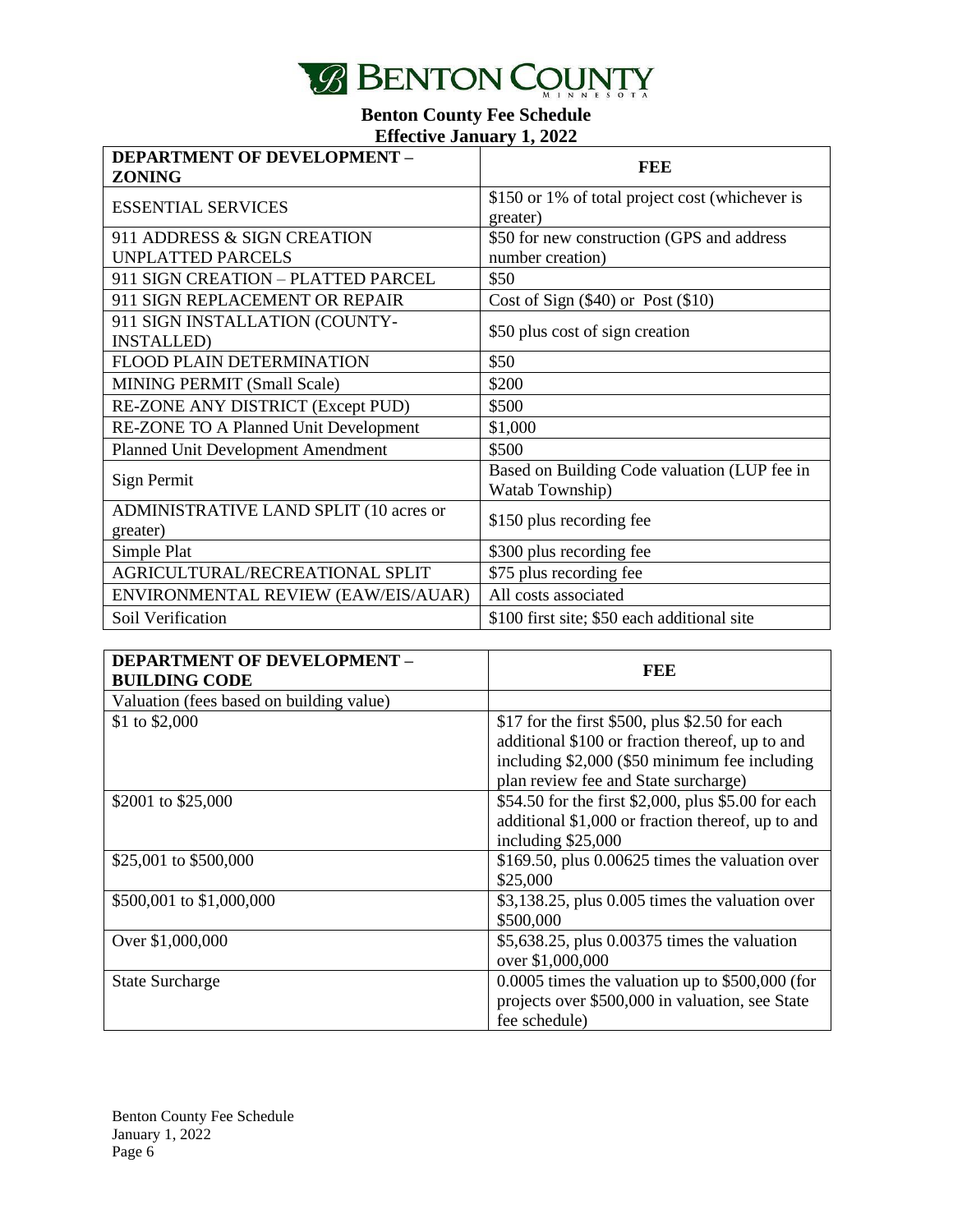

| <b>DEPARTMENT OF DEVELOPMENT -</b>                                         | FEE                                        |
|----------------------------------------------------------------------------|--------------------------------------------|
| <b>BUILDING CODE</b>                                                       |                                            |
| Plumbing (residential)                                                     | \$49.50, plus State surcharge              |
| Mechanical (residential)                                                   | \$49.50, plus State surcharge              |
| Air Conditioning Installations                                             | \$49.50, plus State surcharge              |
| Air Conditioning as part of a Mechanical Installation                      | \$49.50, plus State surcharge              |
| Gas Piping not part of a Mechanical Installation                           | \$49.50, plus State surcharge              |
| Replace (Wood or Gas)                                                      | \$49.50, plus State surcharge              |
| Residential Fixture or Appliance under MN Statutes<br>§16B.665             | \$49.50, plus State surcharge              |
| Re-Roofing (residential)                                                   | \$49.50, plus State surcharge              |
| Re-Siding                                                                  | \$49.50, plus State surcharge              |
| Window Replacement (in existing openings)                                  | \$49.50, plus State surcharge              |
| Demolition (residential)                                                   | \$49.50, plus State surcharge              |
| Community Water or Sewer Hook-Up                                           | \$49.50, plus State surcharge              |
| Re-Inspection                                                              | \$50 per hour, with 1 hour Minimum         |
| <b>Inspection during Non-Business Hours</b>                                | \$100 per hour, with 1 hour Minimum        |
| Building Plan Review - Residential                                         | 65% of the Permit Fee                      |
| <b>New Home Construction</b>                                               | \$200 paid in advance; deducted from final |
|                                                                            | permit fee                                 |
| Building Plan Review - Commercial                                          | 65% of the Permit Fee                      |
| Construction without a Permit Investigation                                | Double the Permit Fee                      |
| Inspection of Existing Home Moved in Benton<br>County                      | \$150                                      |
| Commercial Structures (Plumbing, Mechanical,<br>Roofing, Demolition, etc.) | Based on valuation                         |
| <b>Lead Certification Review</b>                                           | \$5                                        |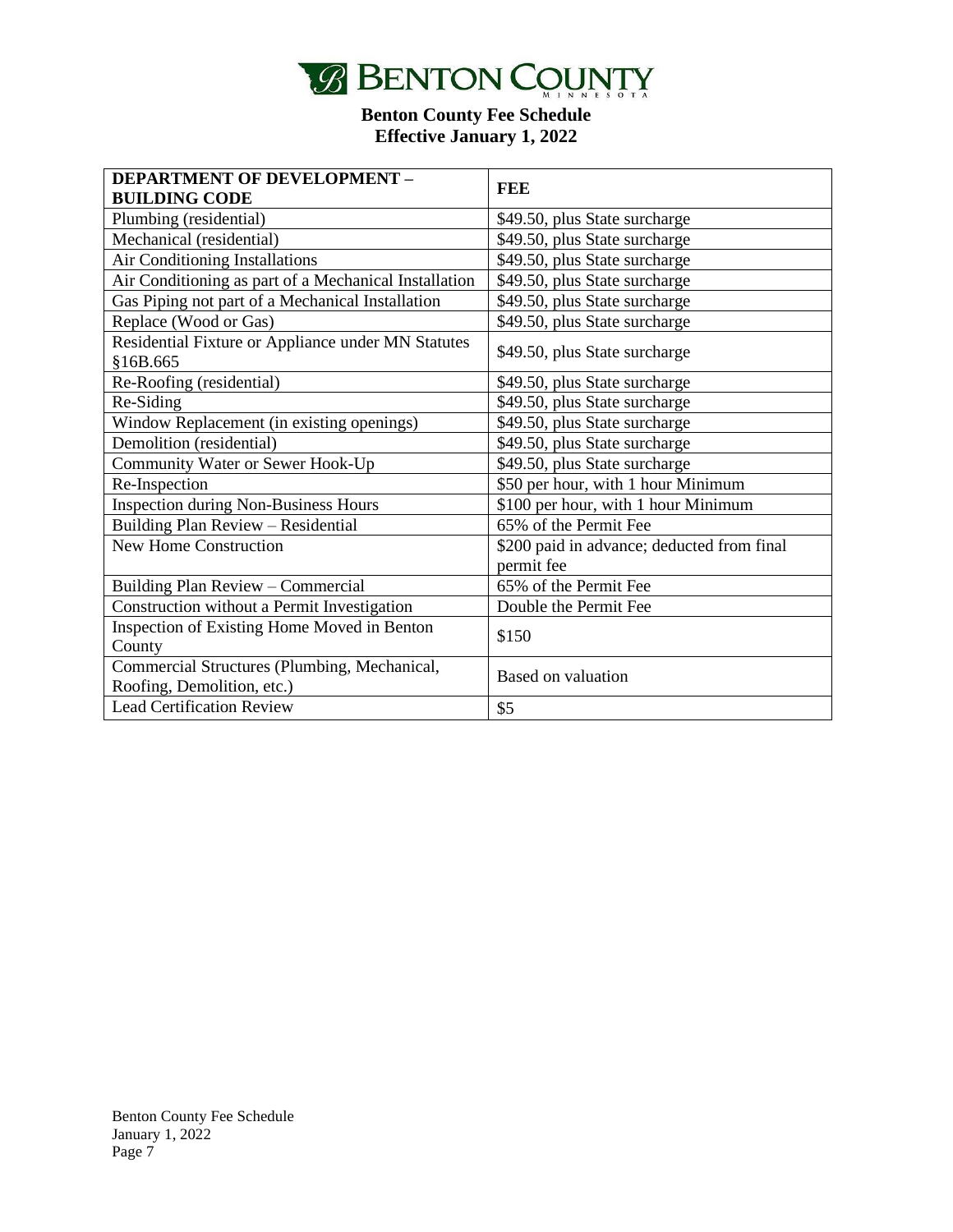

| <b>HUMAN SERVICES</b>                                            | <b>FEE</b>                                                                                                                        |
|------------------------------------------------------------------|-----------------------------------------------------------------------------------------------------------------------------------|
| LEGALLY LICENSED FAMILY DAY CARE                                 |                                                                                                                                   |
| CHILD CARE LICENSING INSPECTION FEE                              | \$50                                                                                                                              |
| (INITIAL - 1 YEAR)                                               |                                                                                                                                   |
| CHILD CARE LICENSING RENEWAL                                     | \$100 every other year                                                                                                            |
| <b>INSPECTION FEE</b>                                            |                                                                                                                                   |
| <b>CAR SEAT EDUCATION</b>                                        |                                                                                                                                   |
| BENTON COUNTY DAYCARE PROVIDERS                                  | \$25 per participant (fee waived for Benton<br>County foster care providers)                                                      |
| <b>OUT-OF-COUNTY DAYCARE AND FOSTER</b><br><b>CARE PROVIDERS</b> | \$25 per participant                                                                                                              |
| Child Passenger Safety Training - Individuals                    | \$80 billed to insurance                                                                                                          |
| Child Passenger Safety Training - Group                          | \$57 per person billed to insurance                                                                                               |
| Car Seats                                                        | \$20 donation per car seat (size for children up to<br>40 lbs.)<br>\$40 donation per car seat (size for children over<br>40 lbs.) |
| Car seat inspections                                             | \$10 per seat (fee waived for Benton County<br>residents)                                                                         |
| <b>CORPORATE FOSTER HOMES</b>                                    |                                                                                                                                   |
| <b>INSPECTION FEE - ADULT OR CHILD</b><br><b>FOSTER HOME</b>     | \$500 for initial license; \$400 for 2-year renewal                                                                               |
| <b>INSPECTION FEE - DUALLY-LICENSED</b><br><b>FOSTER HOME</b>    | \$500 for initial license; \$450 for 2-year renewal                                                                               |
| <b>OUT OF HOME PLACEMENTS</b>                                    | Sliding Fee Schedule                                                                                                              |
| <b>DETOX SERVICES</b>                                            | Sliding Fee Schedule                                                                                                              |
| CENTRAL MINNESOTA MENTAL HEALTH<br><b>CENTER</b>                 | Sliding Fee Schedule                                                                                                              |
| Rule 25 Assessments                                              | \$200                                                                                                                             |
| <b>CLINIC - IMMUNIZATIONS</b>                                    |                                                                                                                                   |
| MN VACCINES FOR CHILDREN (MNVFC)                                 | \$5 donation plus administration fee                                                                                              |
| MISC VACCINES (Non-MNVFC)                                        | Cost of vaccine plus administration fee                                                                                           |
| CLINIC - CHIP                                                    |                                                                                                                                   |
| FOOT CARE                                                        | \$20 donation                                                                                                                     |
| <b>SKILLED NURSING Home VISIT</b>                                | \$140 per visit billed to insurance                                                                                               |
| <b>Skilled NURSING OFFICE VISIT</b>                              | \$20 donation per visit/\$70 billed to insurance                                                                                  |
| <b>Postpartum Depression Screening</b>                           | \$35 billed to insurance                                                                                                          |
| <b>Child Development Assessment</b>                              | \$35 billed to insurance                                                                                                          |
| Disease Prevention and Control - Case Management                 | \$35 billed to insurance                                                                                                          |
| Disease Prevention and Control - Direct Observed<br>Therapy      | \$35 billed to insurance                                                                                                          |
| Radon Test Kits                                                  | \$5 short term/\$10 long term                                                                                                     |
| Personal Representative                                          | \$52.88 per hour                                                                                                                  |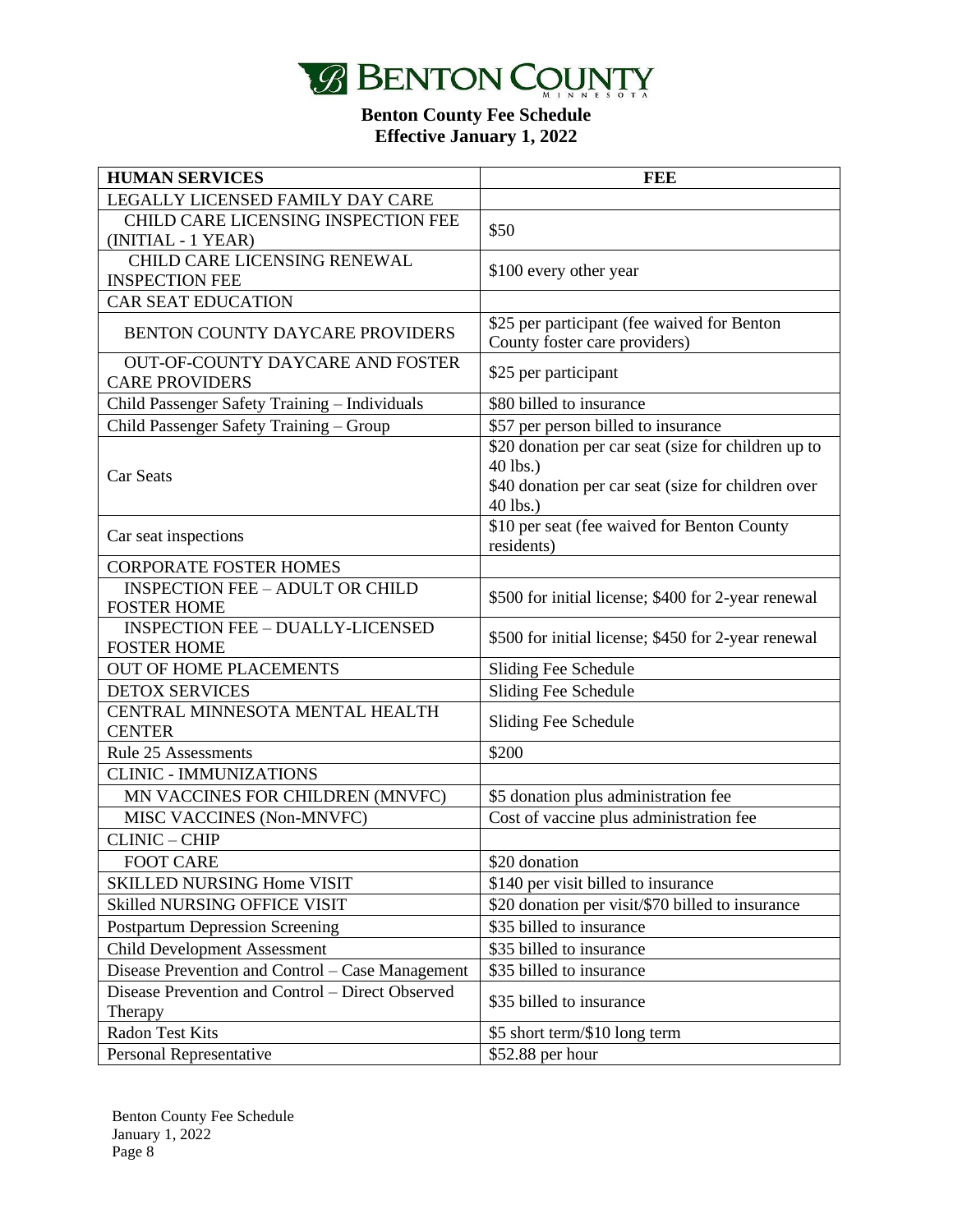

| <b>LAND SERVICES - ASSESSOR</b>                               | FEE                                                                                |
|---------------------------------------------------------------|------------------------------------------------------------------------------------|
| ASSESSING FEES PER HOUR                                       | \$45                                                                               |
| <b>TAX CALCULATIONS</b>                                       |                                                                                    |
| <b>SHORT CALCULATION</b>                                      | \$10 per request                                                                   |
| <b>COMPLEX CALCULATION</b>                                    | \$15 per request                                                                   |
| <b>COPIES OF INFORMATION</b>                                  |                                                                                    |
| FIELD CARDS-COPIES OR PHONE<br><b>REQUESTS</b>                | \$5                                                                                |
| <b>SALES INFORMATION</b>                                      | \$5                                                                                |
| CERTIFICATES OF REAL ESTATE VALUE                             | \$1                                                                                |
| Archival Search                                               | $$10$ per request – simple<br>\$15 per request – complex                           |
| <b>BULK DATA REQUEST - ELECTRONIC</b>                         | \$50 per hour (1 hour minimum), plus $10¢$ per<br>parcel                           |
| <b>BULK DATA REQUEST - PAPER</b>                              | Electronic Bulk Data Request Fee, plus $25¢$ per<br>printed page                   |
| Web Access to Beacon (Assessor, Property Tax and<br>GIS Data) |                                                                                    |
| Daily Use Fee                                                 | \$10 (access for a 24 hour period)                                                 |
| Monthly Use Fee                                               | \$35 (access for 30 days)                                                          |
| <b>Annual Subscription</b>                                    | \$300 for 12 months of access from the date sign-<br>up is activated by the County |

| <b>LANDS SERVICES - RECORDER</b>                    | FEE                                                                   |
|-----------------------------------------------------|-----------------------------------------------------------------------|
| Copies of recorded documents                        | \$1 per page (hardcopy or digital)                                    |
| MONTHLY INDEX COMPUTER PRINTOUT                     | \$20 plus $$0.25$ per page                                            |
| COPY OF TORRENS CERTIFICATE OF TITLE                | \$5 per certified copy                                                |
| <b>CERTIFIED COPIES</b>                             | $$10^3$                                                               |
| COPY OF PLAT OR LARGE MAP                           | \$10 per sheet                                                        |
| <b>GENEALOGY SEARCH</b>                             | \$20 per hour                                                         |
| <b>Online Access to Recorded Documents</b>          |                                                                       |
| Set-up Fee (One-Time)                               | \$50 per user; \$10 for each additional user per<br>company (account) |
| Single use service fee                              | \$5 one time charge plus \$1 per page                                 |
| Level 1 Access (up to 200 documents accessed)       | \$100                                                                 |
| Level 2 Access (201 to 499 documents accessed)      | \$150                                                                 |
| Level 3 (500 to 1199 documents accessed))           | \$300                                                                 |
| Online Access to Historical Property Records (1850- | \$10 per day (24 hours); \$30 per month; \$300 per                    |
| 1986)                                               | year                                                                  |

<sup>3</sup> Fee presented for information purposes only; actual fee amount set by State Statute.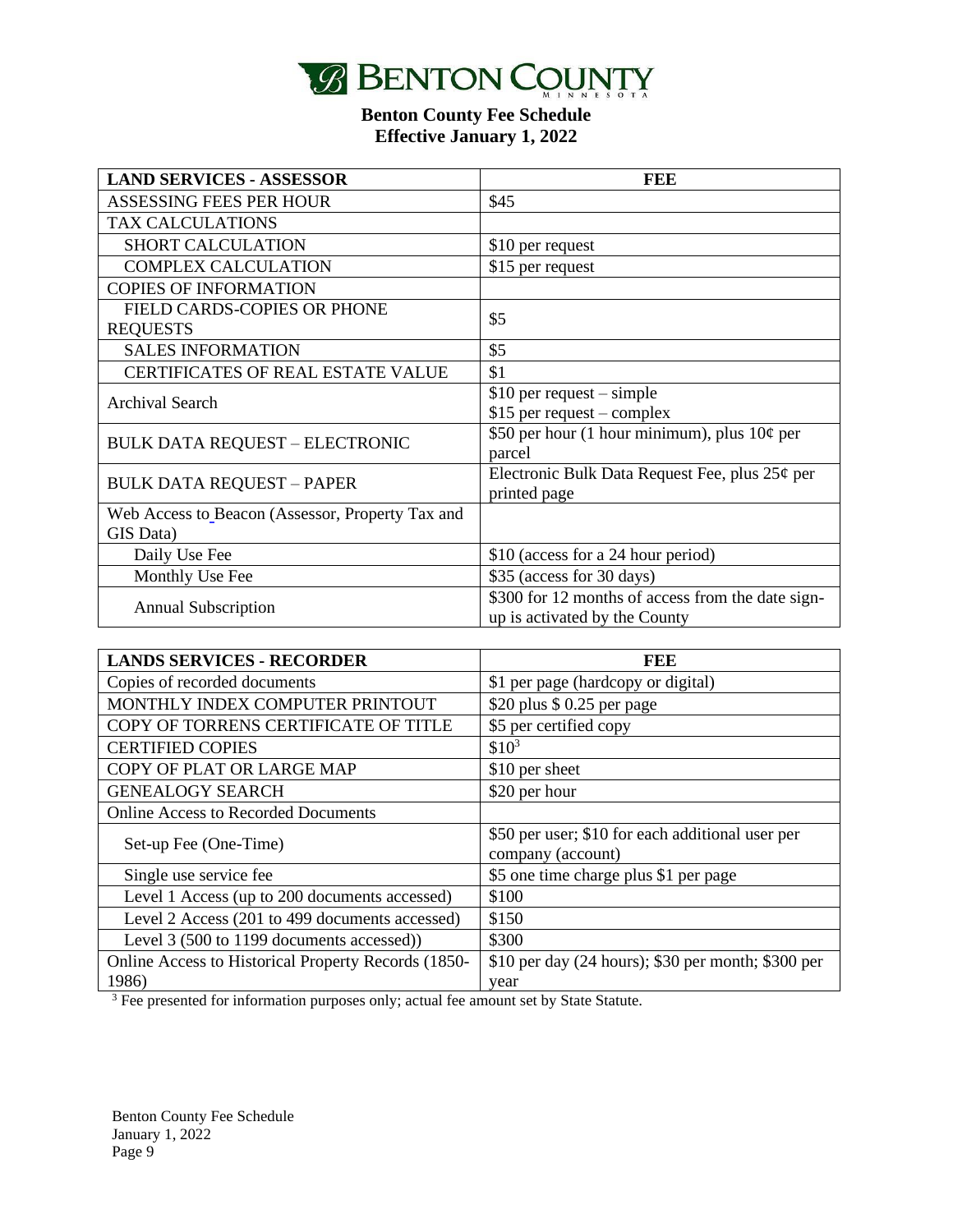

| <b>LANDS SERVICES - RECORDER</b>                   | FEE                                                                                                    |
|----------------------------------------------------|--------------------------------------------------------------------------------------------------------|
| Marriage License Regular Fee <sup>3</sup>          | \$115                                                                                                  |
| Marriage License – Reduced Fee $3$                 | \$40 (if applicants complete 12 hours of<br>premarital education as defined in MN Statutes<br>\$517.08 |
| Illegible/Incomplete Certificate                   | \$20 (in addition to regular or reduced marriage<br>license fee)                                       |
| Marriage License – Absent Applicant                | \$20 (in addition to regular or reduced marriage)<br>license fee)                                      |
| Marriage License – Amendments <sup>3</sup>         | \$40 (in addition to regular or reduced marriage)<br>license fee)                                      |
| Marriage License – Duplicate                       | \$20 (in addition to regular or reduced marriage<br>license fee)                                       |
| Ordinations (Marriage Officiant Credential Filing) | \$20                                                                                                   |
| <b>Felony Name Change</b>                          | \$20                                                                                                   |

 $3$  Fee presented for information purposes only; actual fee amount set by State Statute.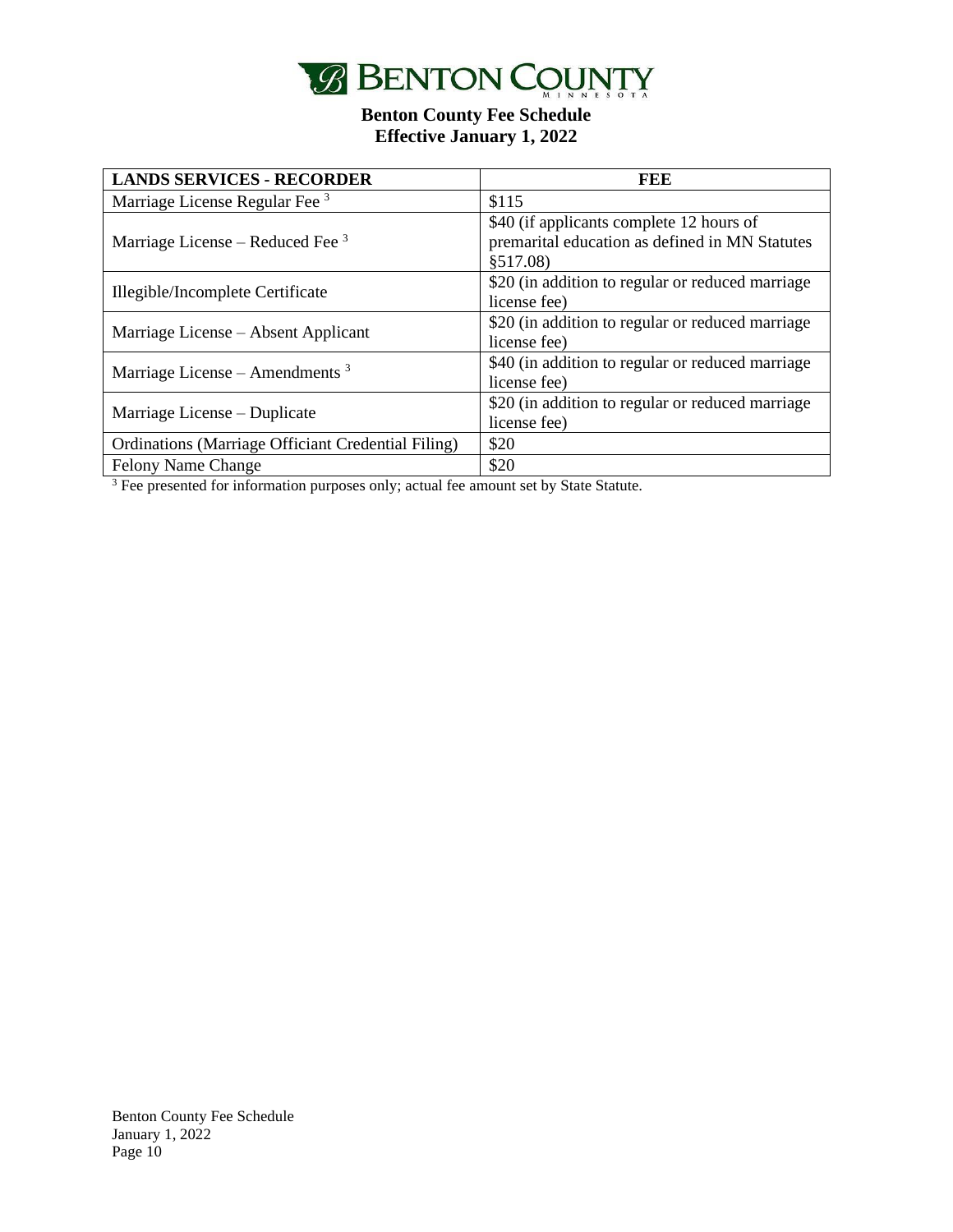

| <b>PARKS</b>                                                                          | <b>FEE</b>                                                                                                                                                                                                                                                                                                                                                                                  |
|---------------------------------------------------------------------------------------|---------------------------------------------------------------------------------------------------------------------------------------------------------------------------------------------------------------------------------------------------------------------------------------------------------------------------------------------------------------------------------------------|
| <b>SMALL SHELTER</b>                                                                  | \$40                                                                                                                                                                                                                                                                                                                                                                                        |
| LARGE SHELTER (Sportsman's)                                                           | \$60                                                                                                                                                                                                                                                                                                                                                                                        |
| <b>SHELTER DEPOSIT</b>                                                                | \$30 for each shelter reserved                                                                                                                                                                                                                                                                                                                                                              |
| <b>LAKEVIEW CENTER RENTAL</b>                                                         | Half Day \$125 (8 a.m. to 4:00 p.m.; 5 p.m. to<br>midnight, Monday through Thursday only)<br>Full Day \$250 (Friday, Saturday and Sunday rent<br>at full day only; 8:00 a.m. to midnight)<br>Weekend \$450 (Friday/Saturday rentals or<br>Saturday/Sunday rentals; 8:00 a.m. to midnight<br>each day)<br>Three-day weekend \$600 (Friday through Sunday;<br>8:00 a.m. to midnight each day) |
| <b>LAKEVIEW CENTER RENTAL - NON-PROFIT</b><br>& GOVERNMENT AGENCIES                   | 50% of regular rates, plus the full deposit                                                                                                                                                                                                                                                                                                                                                 |
| <b>LAKEVIEW CENTER DEPOSIT</b>                                                        | \$200                                                                                                                                                                                                                                                                                                                                                                                       |
| LAKEVIEW CENTER CLEANING FEE                                                          | \$20 per hour, minimum \$20                                                                                                                                                                                                                                                                                                                                                                 |
| LAKEVIEW AND SHELTER CANCELLATION<br><b>FEE</b>                                       | \$20                                                                                                                                                                                                                                                                                                                                                                                        |
| CAMPING - Non-Electric Site (2 ADULTS, KIDS<br>FREE WITH PARENTS)                     | \$20 per night                                                                                                                                                                                                                                                                                                                                                                              |
| Camping - Electric Site (2 Adults, Children Free<br>with Parents)                     | \$30 per night                                                                                                                                                                                                                                                                                                                                                                              |
| ADDITIONAL ADULT (OVERNIGHT VISITOR,<br>18 YEARS & OLDER)                             | \$4                                                                                                                                                                                                                                                                                                                                                                                         |
| <b>CAMPING FEES - WEEKLY</b>                                                          | \$150                                                                                                                                                                                                                                                                                                                                                                                       |
| <b>CAMPING FEES - MONTHLY</b>                                                         | \$500                                                                                                                                                                                                                                                                                                                                                                                       |
| CAMPING FEES - SEASON-(ALL DAYS -<br>MEMORIAL WEEKEND - LABOR DAY<br><b>WEEKEND</b> ) | \$1,100                                                                                                                                                                                                                                                                                                                                                                                     |
| DUMPING FEES - UNREGISTERED CAMPERS                                                   | \$10                                                                                                                                                                                                                                                                                                                                                                                        |
| <b>FIREWOOD</b>                                                                       | \$7 per bundle                                                                                                                                                                                                                                                                                                                                                                              |
| ICE - 5 LB. BAG                                                                       | \$2 per bag                                                                                                                                                                                                                                                                                                                                                                                 |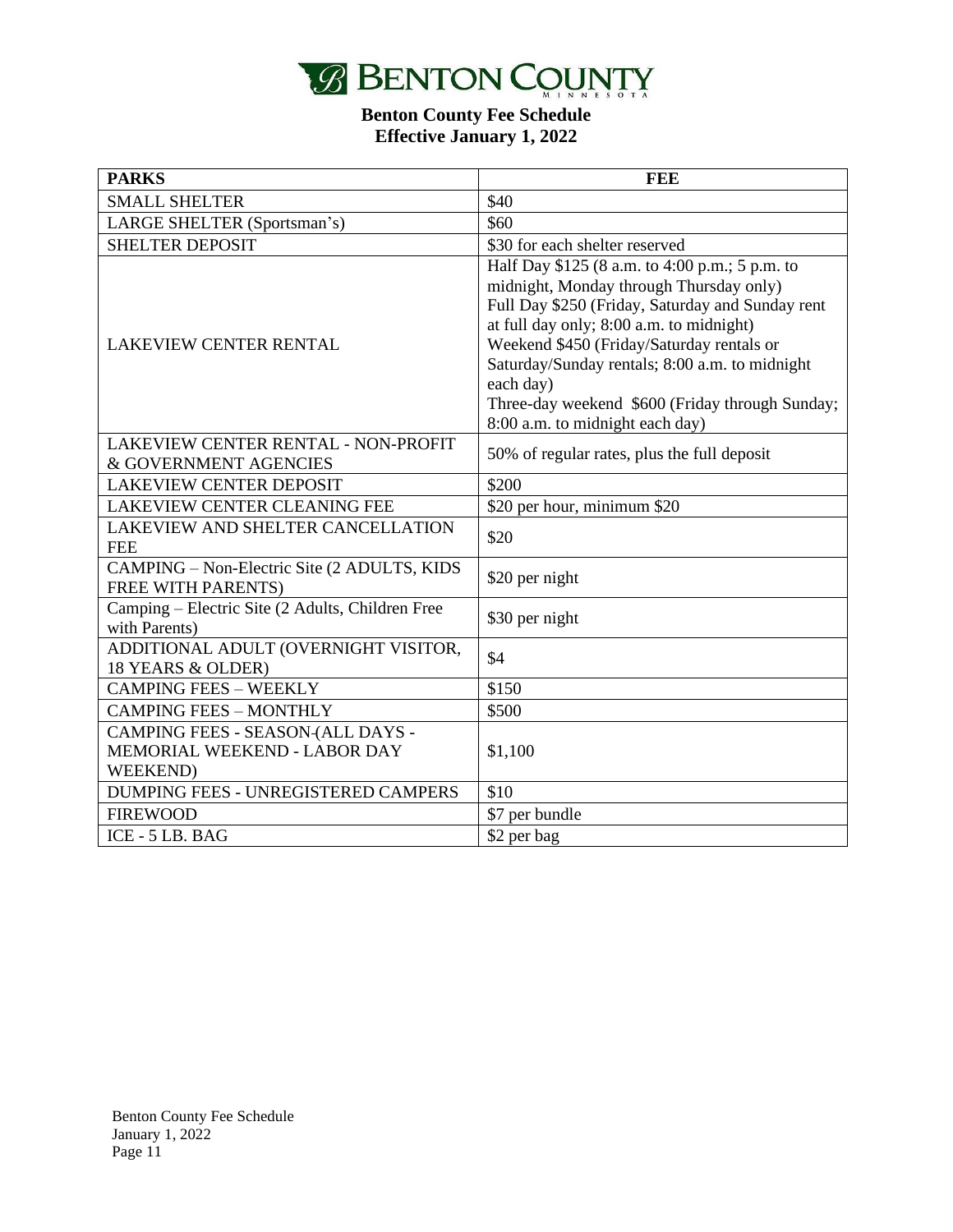

| <b>PUBLIC WORKS</b>                                          | <b>FEE</b>                                                       |
|--------------------------------------------------------------|------------------------------------------------------------------|
| Mailbox Post - Swing Away                                    | \$75                                                             |
| SPECIFIC SERVICE SIGNS                                       | \$500 for the 1 <sup>st</sup> sign; owner to pay for replacement |
| CULVERTS (sales limited to supply on hand)                   | Actual cost, plus tax, transportation and handling               |
| <b>UTILITY PERMITS</b>                                       | \$100                                                            |
| <b>UTILITY BOND</b>                                          | $$10,000 - $25,000$ depending on scope of work                   |
| Drainage and Ditch Cleaning Permit                           | \$50, plus right-of-way work bond                                |
| RIGHT- OF-WAY WORK BOND                                      | \$250 - \$25,000 depending on scope of work                      |
| ENTRANCE PERMITS-RESIDENTIAL (field                          |                                                                  |
| entrance 24 ft. wide or less)                                | \$100                                                            |
| <b>ENTRANCE BOND-RESIDENTIAL (field</b>                      |                                                                  |
| entrance 24 ft. wide or less)                                | \$500                                                            |
| ENTRANCE PERMITS-COMMERCIAL (field                           | \$200                                                            |
| entrance $>24$ ft. wide)                                     |                                                                  |
| ENTRANCE BOND-COMMERCIAL (field                              | Depends on scope of work                                         |
| entrance $>24$ ft. wide)                                     |                                                                  |
| STREET ENTRANCE PERMIT                                       | \$250                                                            |
| STREET ENTRANCE BOND                                         | Cost varies depending on scope of work                           |
| Work Completed After-the-Fact/After-the-Fact                 | Double the permit fee                                            |
| Permit                                                       |                                                                  |
| Special Road Use Permit                                      | \$100                                                            |
| <b>Special Farm Products Permit</b>                          | \$300 per six axle truck; \$500 per seven axle truck             |
| Special Overweight Permit for Road Construction<br>Materials | \$300 per six axle truck; \$500 per seven axle truck             |
| <b>ROADWAY WORK BOND</b>                                     | $$10,000 - $25,000$ depending on scope of work                   |
| <b>Moving Permit</b>                                         | \$50 per trip; \$200 for annual permit                           |
| Oversize/Overweight Vehicle Permit                           |                                                                  |
| Up to 80,000 lbs gross vehicle weight                        | Moving Permit Fee                                                |
| Over 80,000 lbs up to 100,000 lbs gross vehicle<br>weight    | Moving Permit Fee, plus \$25 per trip                            |
| Over 100,000 lbs up to $150,000$ lbs gross vehicle<br>weight | Moving Permit Fee, plus \$50 per trip                            |
| Over 150,000 lbs up to 200,000 lbs gross vehicle<br>weight   | Moving Permit Fee, plus \$75 per trip                            |
| Over 200,000 lbs up to 250,000 lbs gross vehicle             |                                                                  |
| weight                                                       | Moving Permit Fee, plus \$100 per trip                           |
| Over 250,000 lbs up to 300,000 lbs gross vehicle             |                                                                  |
| weight                                                       | Moving Permit Fee, plus \$150 per trip                           |
| Over 300,000 lbs gross vehicle weight                        | Moving Permit, Fee, plus \$200 per trip                          |
| <b>COUNTY HIGHWAY ENGINEER'S FEE FOR</b>                     | \$60 plus \$40 /hour for Technician's time, and                  |
| <b>PLAT REVIEW</b>                                           | \$60/hour for Engineer's review time                             |
| COUNTY SURVEYOR'S FEE FOR PREL. PLAT<br><b>REVIEW</b>        | \$75                                                             |
| COUNTY SURVEYOR'S FEE FOR FINAL PLAT                         | \$350 plus \$30 per lot, park or outlot (minimum                 |
| & RLS REVIEW                                                 | \$470)                                                           |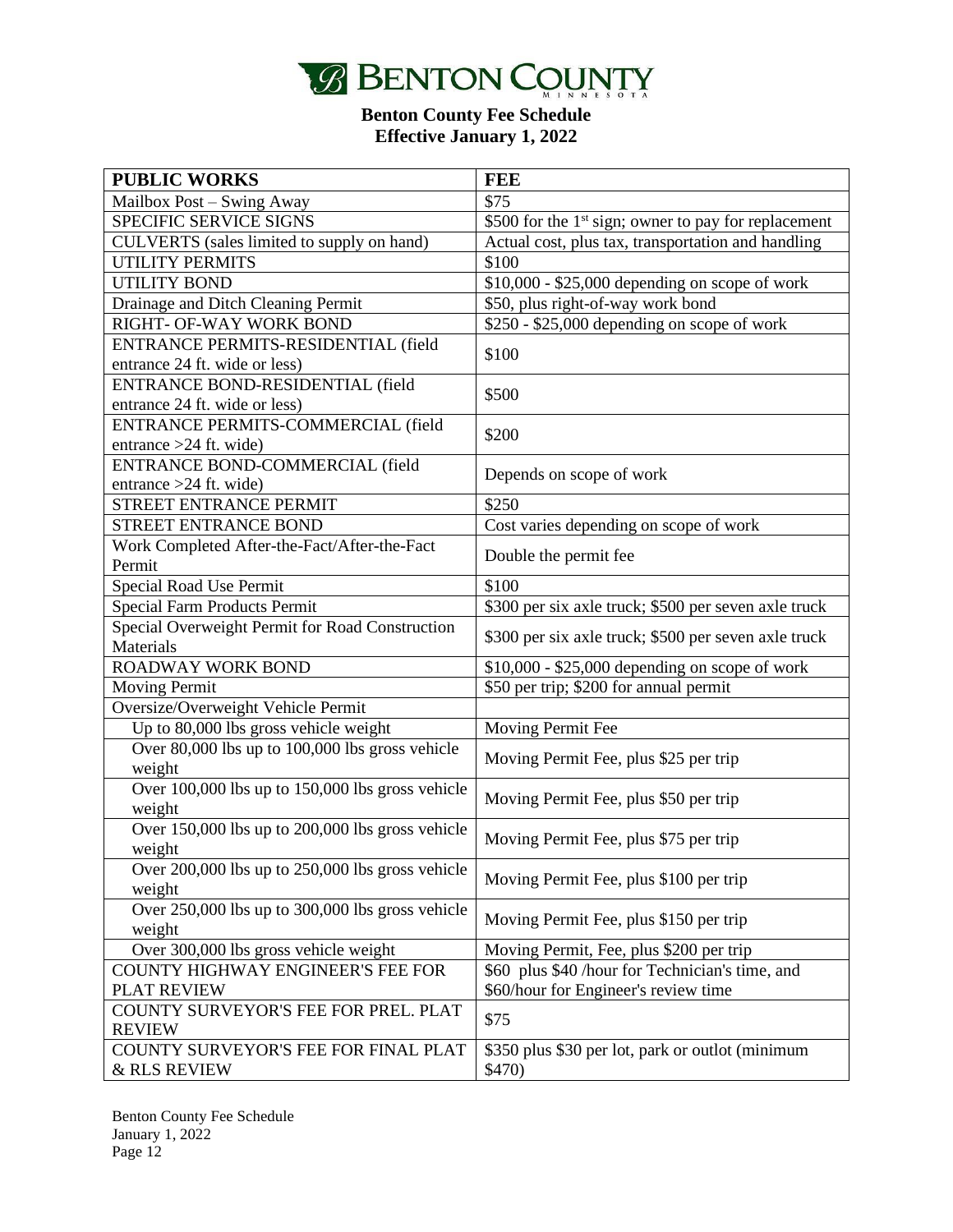

| ________________________                                                      |                                                            |
|-------------------------------------------------------------------------------|------------------------------------------------------------|
| <b>PUBLIC WORKS</b>                                                           | FEE                                                        |
| COUNTY SURVEYOR'S FEE FOR PLAT<br>I REVIEW OF COMMON INTEREST<br>LCOMMUNITIES | \$350 plus \$30 per lot, park or outlot (minimum<br>\$470) |

| <b>SHERIFF</b>                       | <b>FEE</b>                                                                        |
|--------------------------------------|-----------------------------------------------------------------------------------|
| <b>BOARDING OUT-COUNTY PRISONERS</b> | \$57.50 per day                                                                   |
| <b>HUBER FEES</b>                    | \$15 per day, if applicable                                                       |
| <b>WEEKENDER FEE</b>                 | \$20 per weekend, plus room and board                                             |
| <b>LOCKERS</b>                       | 25 <sub>c</sub>                                                                   |
| <b>ACCIDENT REPORT</b>               | 25¢ per page or \$1.00 if mailed                                                  |
| <b>INITIAL URINALYSIS</b>            | $\overline{$}25$                                                                  |
| ADDITIONAL URINALYSIS                | \$25 for test cup                                                                 |
| <b>JAIL BOOKING FEE</b>              | \$20                                                                              |
| <b>JAIL NURSE CO-PAY</b>             | \$5 per visit                                                                     |
| <b>JAIL MEDICATION CO-PAY</b>        | Full prescription cost                                                            |
| <b>FINGERPRINTS</b>                  | \$10                                                                              |
| Sentence to Service Crew Fee         | \$150 per day; \$75 for less than 4 hours; 4 hours or<br>more pay full daily rate |
| <b>CIVIL PROCESS</b>                 | \$50                                                                              |
| <b>WRIT OF EXECUTION</b>             | $\overline{$}50$                                                                  |
| WRIT OF EXECUTION COMMISSION         | 4% of total                                                                       |
| WRIT OF EXECUTION NOT FOUND          | \$50                                                                              |
| <b>MILEAGE</b>                       | I.R.S. Standard Business Mileage Rate                                             |
| <b>SALE NOTICE</b>                   | \$50                                                                              |
| <b>SHERIFF SALE</b>                  | \$60                                                                              |
| <b>FALSE ALARM FEE</b>               | \$50 (for third and subsequent false alarm response<br>per calendar year          |
| <b>FILING NO SERVICE</b>             | \$50                                                                              |
| <b>LEGAL NOT FOUND</b>               | \$50                                                                              |
| <b>SECURING PROPERTY</b>             | \$50 per hr.                                                                      |
| <b>REPORT OF SALE</b>                | \$50                                                                              |
| REDEMPTION OF PROPERTY               | \$250 (includes \$50 non-refundable redemption<br>preparation fee)                |
| REDEMPTION OF PROPERTY - SEPARATE    | \$250 (includes \$50 non-refundable redemption                                    |
| <b>JUNIOR CREDITORS</b>              | preparation fee)                                                                  |
| FILING OF INTENTION TO REDEEM        | \$100 per notice                                                                  |
| FILING OF OTHER DOCUMENTS FOLLOWING  | \$20                                                                              |
| <b>REDEMPTION</b>                    |                                                                                   |
| <b>EXPLOSIVE PERMITS</b>             | \$25                                                                              |
| <b>BUILDING MOVES</b>                | Per contract services                                                             |
| <b>EVICTION</b>                      | \$50                                                                              |
| 911 CALL RECORDING                   | Staff time and cost of media tape                                                 |
| Electronic Data on CD/DVD            | Staff time and \$1 for each CD/DVD                                                |